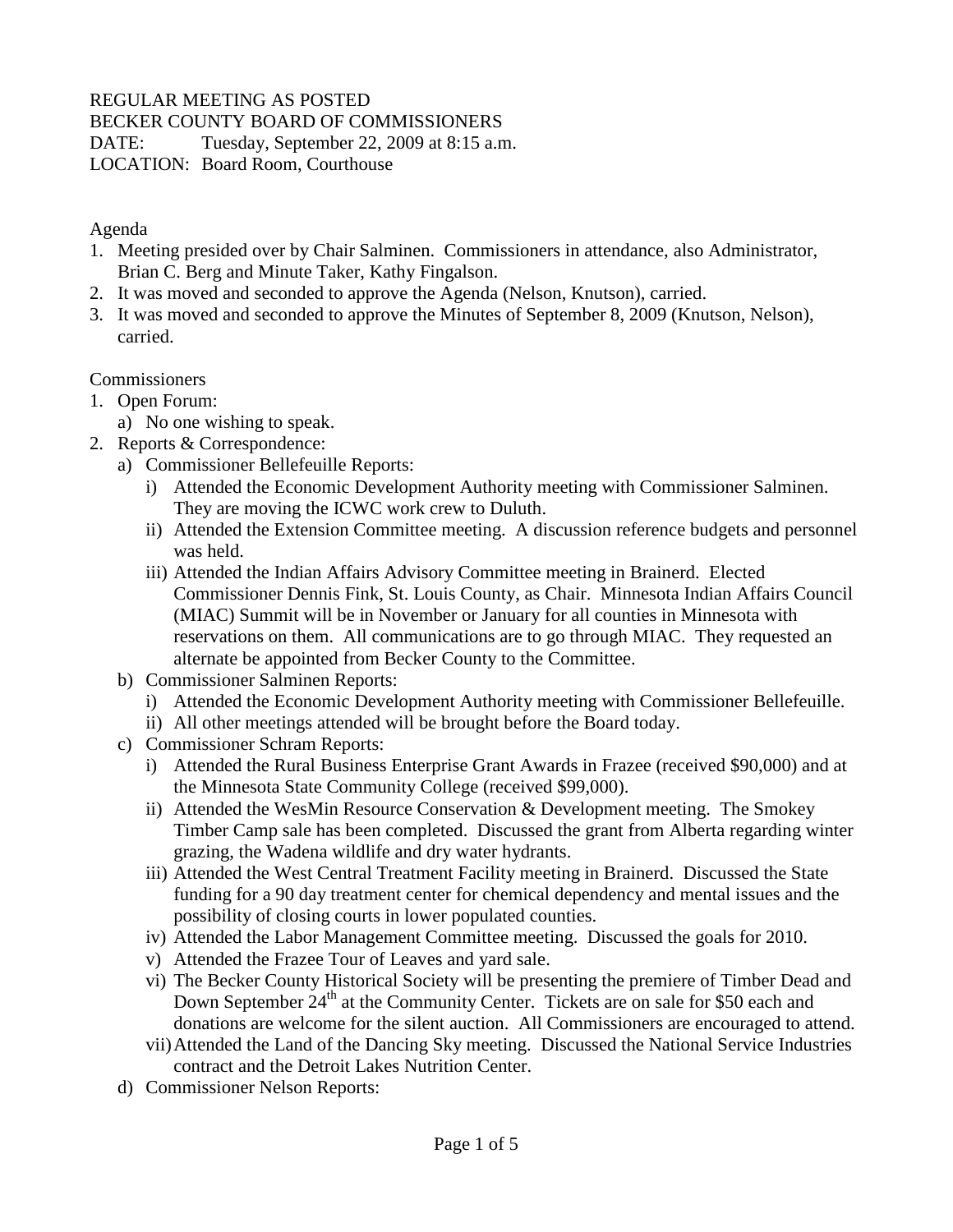- i) Will be attending Denim & Diamonds; premier of Timber Dead and Down at the Community Center. Encouraged all the Commissioners to attend.
- ii) Attended the Lake Agassiz Regional Library meeting. Discussed budget concerns, audit results, and strategic plans.
- iii) Attended the Soil and Water Committee meeting. Discussed dry fire hydrants requested by the Townships, the weed inspector program and the plans for the next tour, wild parsnip exposure, and their new duties managing the farm tiling and water quality for drainage.
- iv) Attended the Extension meeting with Commissioner Bellefeuille. Discussed personnel issues to prepare for next year's budget.
- e) Commissioner Knutson Reports:
	- i) Attended the Highway Committee meeting with Commissioner Nelson; discussed the two positions that will be vacant soon and suggested the Commissioners be aware of this and research the options.
	- ii) Attended the Environmental meeting. Discussed a possible Municipal Solid Waste Regional Authority Agreement and Steve Skoog will take Becker County's concerns back to the regional group meeting. The State Bonding Board may have funds available for the transfer station that we may want to compete for; suggested we contact Senator Keith Langseth when these funds are announced.
	- iii) Attended the Parks and Recreation meeting. The committee soliciting funds for the Recreational Plan has stalled. Input from the Commissioners was requested and the plan of action was discussed. The Board agreed by consensus that Brian Berg would head a County Recreation Plan Committee and hold meetings twice a month on Thursday mornings reporting the monthly results to the Board at the first Board meeting of each month. The Commissioners were invited to attend the meetings.
- 3. Appointments:
	- a) It was moved and seconded to approve Resolution 09-09-2B clarifying the confusion over the terms of appointments for Jeff Moritz, Ellis Peterson, and Jody Beaudine of the Cormorant Lake's Watershed District (Nelson, Knutson), carried.
	- b) Commissioner Nelson requested the expiration of Jeff Moritz's appointment be advertised again and brought before the Board before the expiration date of December 31, 2009.
	- c) John Erickson resigned from the Park Board. Commissioner Salminen is looking for a replacement. The Board requested Brian Berg send a thank you letter to Mr. Erickson for his years of service on the Park Board.
	- d) Ray Thorkildson resigned from the Planning Commission. The Board requested Brian Berg send a thank you letter to Mr. Thorkildson for his years of service on the Planning Commission.
- 4. It was moved and seconded to approve the correction to the December 18, 2007 minutes to read as follows: Resolution 12-07-2A for the 2008 Budgets, Expenditures by Fund \$49,827,238; Revenues by Fund \$43,520,798; Tax Levy by Fund \$16,506,780 and the Becker County Economic Development District special tax levy estimated to be \$175,633 (Schram, Knutson), carried.
- 5. It was moved and seconded to approve the appointment of Commissioner Schram to the Heartland Recreational Trail Committee to replace Karen Mulari (Bellefeuille, Nelson), carried.
- 6. It was moved and seconded to approve the re-establishment of the appointment of Commissioner Bellefeuille to the White Earth Weed & Seed Committee (Nelson, Knutson), carried.
- 7. The first meeting of the White Earth Weed & Seed Committee will be held this afternoon in White Earth at the Reservation Tribal Council Building. Commissioner Schram will attend in place of Commissioner Bellefeuille.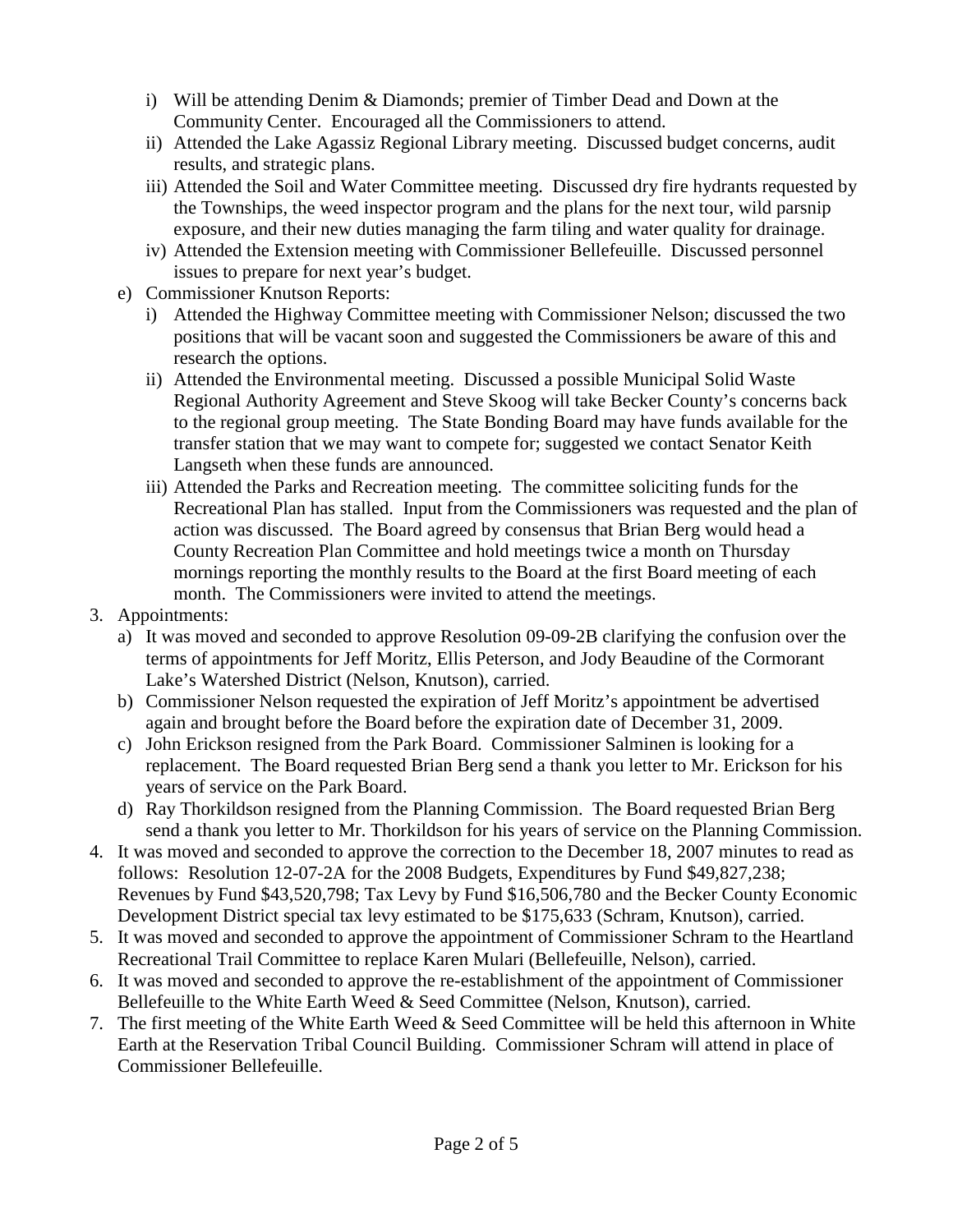#### Auditor-Treasurer

1. There were no licenses or permits.

### Finance Committee Minutes

- 1. It was moved and seconded to approve the Claims with addition of four over 90 days claims; Nardini Fire Equipment for \$148.45 due to a billing issue; Jerry's Repair for \$59.24 due to incorrect contact information; Laird Stoll for \$287.65 due to size of claim; and five members of the EDA Board due to size of claims and past practice (Nelson, Bellefeuille), carried.
- 2. It was recommended by the Finance Committee to approve the Natural Resource Management's requests to advertise for bids for the 2012 seedling production, to purchase bridge decking material for the repair of a snowmobile bridge, to accept both snowmobile grants for the Winter Wonderland and the Wolf Pack trails, and to splits tax forfeited parcels in Frazee and Audubon.
- 3. It was recommended by the Finance Committee to approve the Highway's request to award the bid for bridge projects to Midwest Contracting.
- 4. It was moved and seconded to approve the Information Technology's request for the Capital Improvement purchase of VMWare View software upgrade for desktop virtualization in the amount of \$5,005 plus tax (Bellefeuille, Schram), carried.
- 5. It was moved and seconded to approve the Auditor-Treasurer's request to maintain Jim Ochs, dba Integrity Employee Benefits LLC as Becker County's Agent of Designation (Bellefeuille, Knutson), carried.

Natural Resource Management

- 1 . It was moved and seconded to approve Resolution 09-09-2A splitting parcel E50.7001.100 unplatted Frazee City and splitting parcel E47.7003.000 Lots 1-6, Blk 004, OT of Audubon City (Bellefeuille, Schram), carried.
- 2 . It was moved and seconded to approve advertising for bids for the production of an estimated 160,000 tree seedlings for planting in the spring of 2012 (Schram, Bellefeuille), carried.
- 3 . It was moved and seconded to approve the purchase of 1080 board feet of bridge decking material to be used in the replacement of a snowmobile trail bridge from the low quote by Rod Weiss of Park Rapids for \$1,038.83 with tax (Bellefeuille, Schram), carried.
- 4 . It was moved and seconded to add the acceptance of snowmobile trail grant agreements to the agenda (Schram, Bellefeuille), carried.
- 5 . It was moved and seconded to accept the snowmobile grants for the Winter Wonderland trail in the amount of \$97,142.60 and the Wolf Pack trail in the amount of \$12,949.80 (Schram, Knutson), carried.
- 6 . An update was presented on the Heartland Trail and the North Country Trail.

## Veteran Services

- 1 . Lauri Brooke presented an update on the activities of the Veteran Services office.
- 2 . It was moved and seconded to permit the Veteran Services Officer to apply for five grants on behalf of Becker County (Schram, Bellefeuille), carried.
- 3 . Brian Berg thanked Lauri Brooke for her three years of service and for the projects she has completed on behalf of Becker County.

## Highway

1 . It was moved and seconded to add Resolution 09-09-2E, Bridge Bond Grant to the agenda (Knutson, Bellefeuille), carried.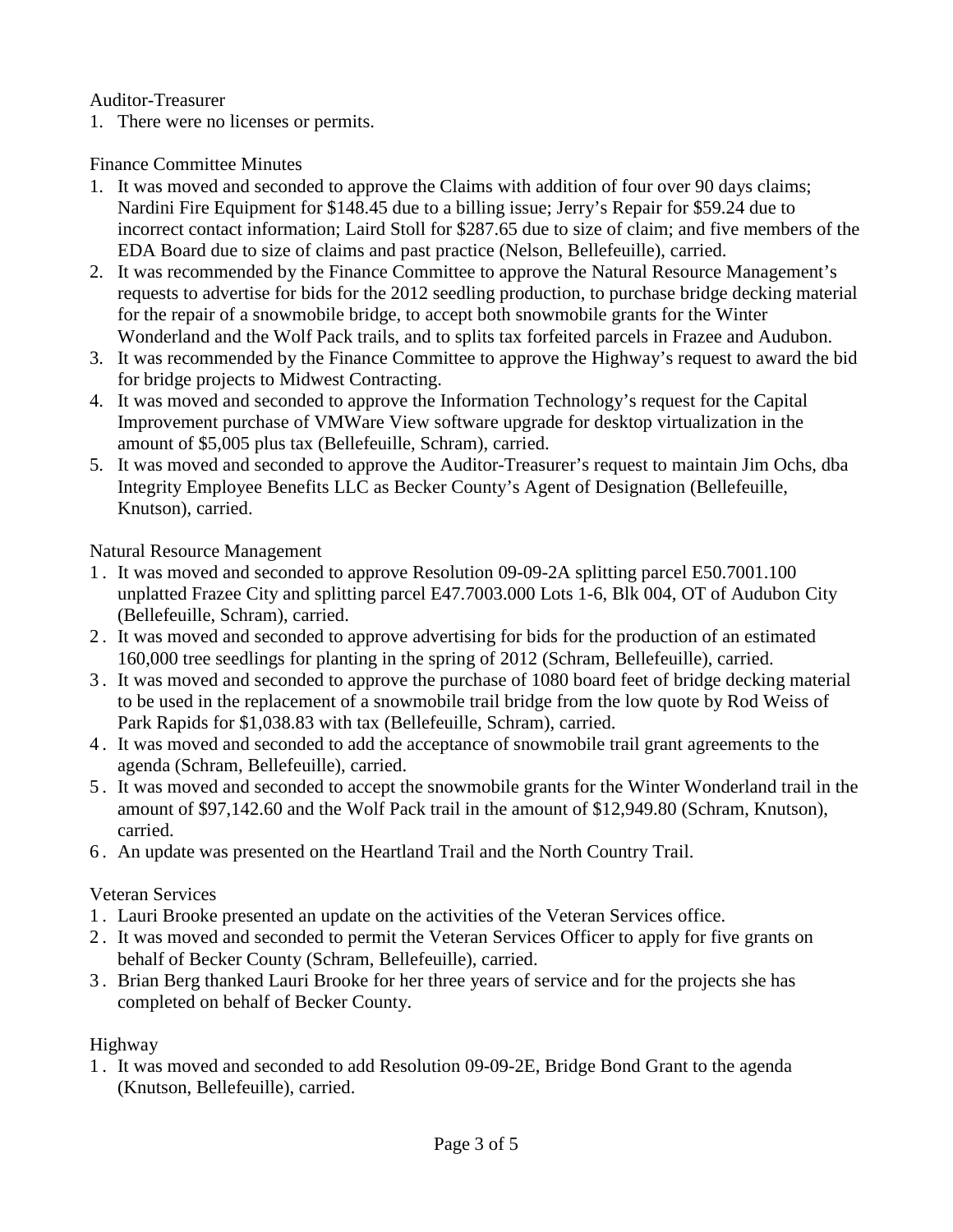- 2 . It was moved and seconded to approve Resolution 09-09-2C, Bid Award S.A.P. 03-612-04 & S.A.P. 03-613-09 to Midwest Contracting LLC in the amount of \$169,297 (Nelson, Knutson), carried.
- 3 . It was moved and seconded to approve Resolution 09-09-2E wherein Becker County has applied to the Commissioner of Transportation for a grant in the amount of \$151,366 from the Minnesota State Transportation Fund for the construction of County Bridge No. 90773 & 90772 and CSAH 12 & CSAH 13 respectively, Project No. SAP 003-612-004 & SAP 003-613-009 and that any cost of the bridge in excess of the grant will be appropriated from the funds available to Becker County and that any grant monies appropriated for the bridge but not required, based on the final estimate, shall be returned to the Minnesota State Transportation Fund (Knutson, Nelson), carried.
- 4 . A construction update was given.

Commissioner Salminen left the meeting for an emergency and Commissioner Bellefeuille came to the Chair and presided over the meeting.

Census Bureau

- 1 . Cindy Madigan, Partnership Specialist, and Beverly Motschenbacher, Partnership Assistant, of U.S. Census Bureau, gave a presentation on the Complete Count Committee to assist with promoting the importance of the upcoming 2010 census.
- 2 . It was moved and seconded to approve support for publicizing the Complete Count Committee to promote the 2010 Census and designated Brian Berg as the main contact person in Becker County (Nelson, Knutson), carried.

Human Services

- 1. It was moved and seconded to approve the revised MFIP Supported Work Plan budget due to an increase in allocations in the amount of \$20,736 (Knutson, Schram), carried.
- 2. It was moved and seconded to approve the Participation Agreement with United Behavioral Health for mental health targeted case management (Schram, Nelson), carried.
- 3. It was moved and seconded to accept the Financial Services and Family Services Reports (Knutson, Nelson), carried.
- 4. It was moved and seconded to accept the Adult Services Report (Nelson, Knutson), carried.
- 5. It was moved and seconded to approve the Human Services Claims (Schram, Nelson), carried.
- 6. It was moved and seconded to accept the Community Health Report (Schram, Knutson), carried.
- 7. It was moved and seconded to approve the Community Health Claims (Knutson, Nelson), carried.
- 8. It was moved and seconded to accept the Transit Ridership Report (Schram, Nelson), carried.
- 9. It was moved and seconded to approve the Transit Claims (Schram, Nelson), carried.

Planning and Zoning

- 1. Planning Commission Recommendations, September 15, 2009: First Order of Business: Leo Ennen. The applicant formally withdrew his application.
- 2. Second Order of Business: Jacqueline Miller. It was moved and seconded to concur with Planning and Zoning to approve the certificate of survey for a 9.8 acre tract to be subdivided into two tracts, 4.86 acres and 5.02 acres for the property located on Boot Lake, 535<sup>th</sup> Avenue in Two Inlets Township based on the fact that the survey meets the criteria of the Zoning Ordinance (Knutson, Nelson), carried.
- 3. Third Order of Business: Dave and Melissa Opsahl. It was moved and seconded to concur with Planning and Zoning to approve the conditional use permit to have up to three (3) horses on property (13.86 ac) in an agricultural zone for the property located at 22546 N Pearl Lake Rd in